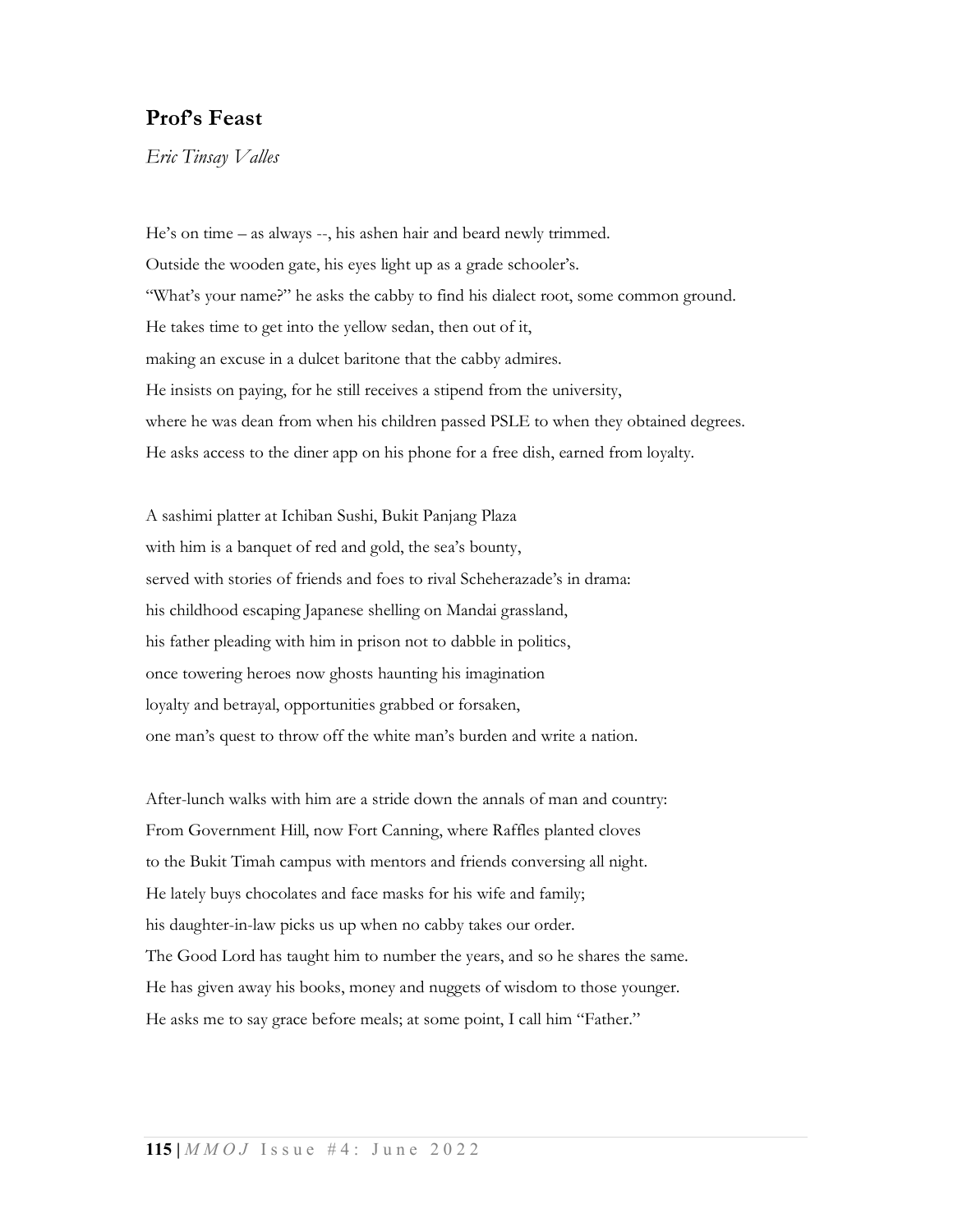Author's note on "Prof's Feast":

It will be no exaggeration to say that Prof. Edwin Thumboo is the father of Singapore literature. Through his curated anthologies, close mentorship and literary initiatives, he has made possible the flourishing of Singapore poetry and, indeed, the arts in Singapore. Prof's mentee and former colleague Kirpal Singh describes him as "THE primary source of and for reference" as regards Singaporean writing in English. Educator Lim Siew Yea agrees. At a briefing for the talentgrooming Creative Arts Programme that Prof. Thumboo established, she sums up his influence, especially on the first waves of Singaporean writers. She says, "If Edwin Thumboo says something, you respond, Yes, sir."

Indeed, as a writer, teacher, critic, promoter and university administrator, Thumboo has cleared the ground, nurtured Singapore literature and relished its flourishing. He built a poetic tradition and cottage industry around the trope of the Merlion. He located Singaporean or what he calls bazaar English in a network of world Englishes. He forged a canon by editing literature anthologies. He even spurred aspiring writers on with publishing breaks and handsome prizes. He continues to mould Singapore's future with prizes for creative writing and literary criticism.

In a conversation with Prof. Thumboo, I once mistakenly addressed him as "Father" the way I do a reverend confessor. But perhaps that was not inappropriate. Surely, Thumboo deserves to be honoured as the father of Singapore literature. His far-reaching vision has inspired many, including yours truly, to be receptive to the fire of the imagination, which is nothing short of divine. As a mentor and editor, he elicits reflection with pointed questions about ideas and language. As an interlocutor and critic, he engages with the mental acuity and linguistic genius that show glimpses of the best that we can be.

Over the years, whenever Prof. Thumboo asked me to do a small task such as contribute poems to anthologies, I found myself obliging, confirming Lim Siew Yea's claim, with a quick "Yes, sir." I am not the only one to give such a response. Yeow Kai Chai, Enoch Ng, Isa Kamari, Seetha Lakshmi and many of the bright lights of Singaporean literature did that for the Reflecting on the Merlion anthology. They did that again along with many more writers, even from beyond this little